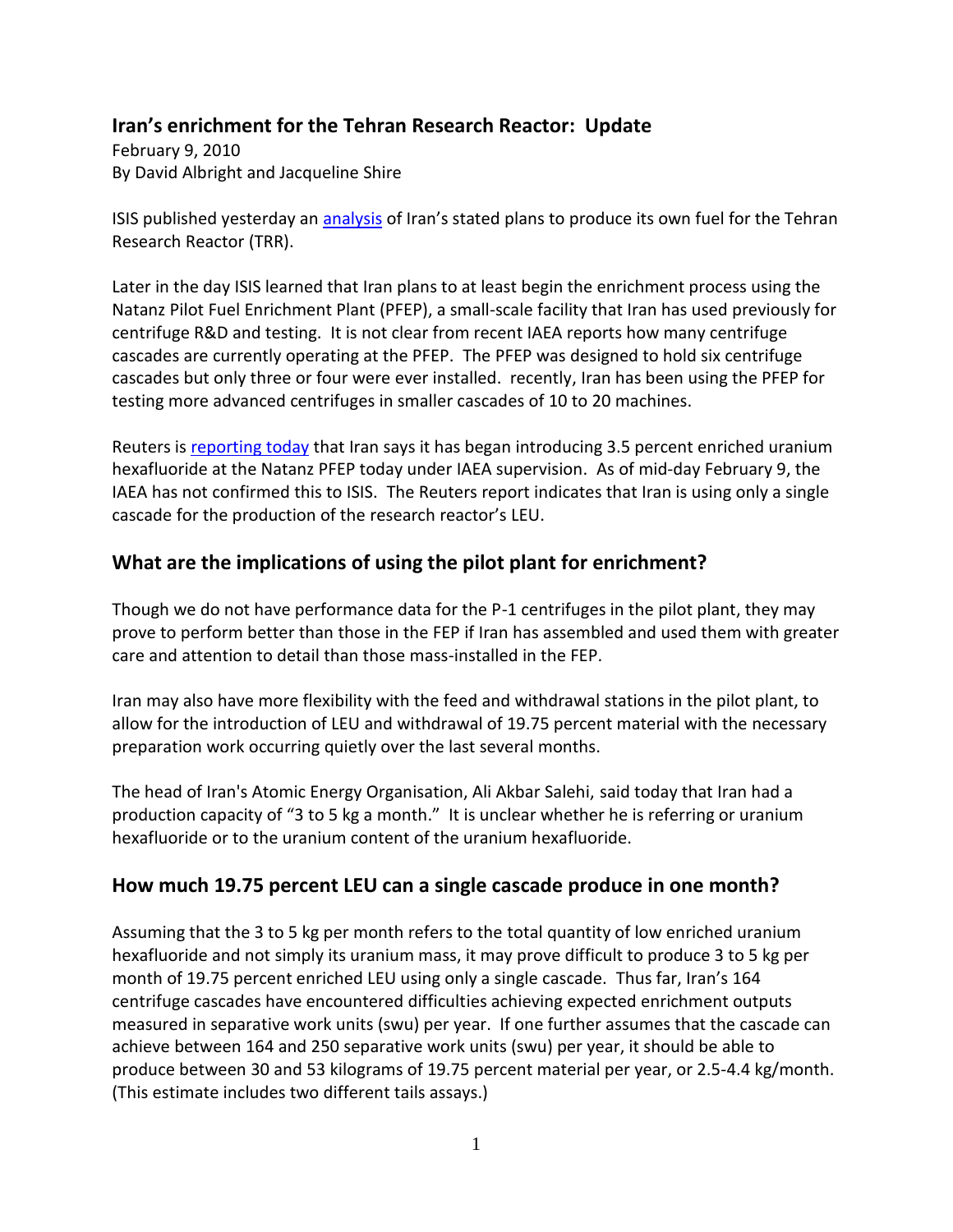**An important caveat is that this level of enrichment output (swu per year) for a P1 cascade is considerably higher than that achieved on average in the P1 cascades at the FEP during the last two years, raising doubts about Iran's ability to meet its goal of 3-5 kg per month in a single cascade.** 

Based on Iran's experience at the FEP to date, a more conservative estimate would be that a cascade can produce about 80-164 swu per year, or about 15-35 kg per year, or 1.25-2.9 kg per month. This calculation also assumes 100 percent reliability, which is unlikely, as Iran's centrifuges appear to malfunction regularly.

Overall, Salehi's estimates appear high for a single cascade of P-1 centrifuges. The output he seeks appears more likely using three to four cascades.

**Producing 1.5 kg per month, or 18 kg per year, is at the high end of Iran's needs for the TRR, where again, these masses refer to the total amount of uranium hexafluoride and not just uranium mass. (In the ISIS study on the TRR's fuel needs, uranium mass is used.) Even accepting this requirement of 1.5 kilograms per month, Iran's plan to produce two to other three times this amount appears surplus to its needs for the TRR.**

## **What are the proliferation implications?**

Proliferation concerns remain, even with Iran using the PFEP to enrich the uranium. In addition to gaining important experience operating cascades at higher levels of enrichment, Iran is slowly expanding its breakout capability. At a production rate of 3-5 kilograms of 19.75 percent material per month, or 36-60 kg per year, Iran could convert its 3.5 percent enriched uranium at a rate of 300-550 kg per year.

In all, Iran appears to be seeking both enriched uranium for the TRR and a surplus stock of 19.75 percent material. An important issue remains how much of its accumulated LEU it dedicates to enrichment to 19.75 percent.

Given expected problems in making the fuel, Iran may not be able to produce very much fuel in the coming year. The *Washington Post* [reports](http://www.washingtonpost.com/wp-dyn/content/article/2010/02/09/AR2010020900396.html) today that Iranian officials have acknowledged the difficulty of using homemade fuel to power the reactor. The piece quotes a December interview with Mohammad Ghannadi, vice president of the Atomic Energy Organization of Iran, noting "that while Iran could try to produce the fuel itself, 'there would be technical problems. Also, we'd never make it on time to help our patients'."

If enrichment proceeds smoothly, Iran may choose to add cascades to the effort. It is also possible that it could plan enrichment to the next level, 60 percent, claiming that it wishes to make targets for the production of medical isotopes at the TRR. While likely to provoke an international crisis, it is conceivable that if Iran continues along this path, it could eventually insist on the need to produce weapon-grade uranium in order for the targets to function